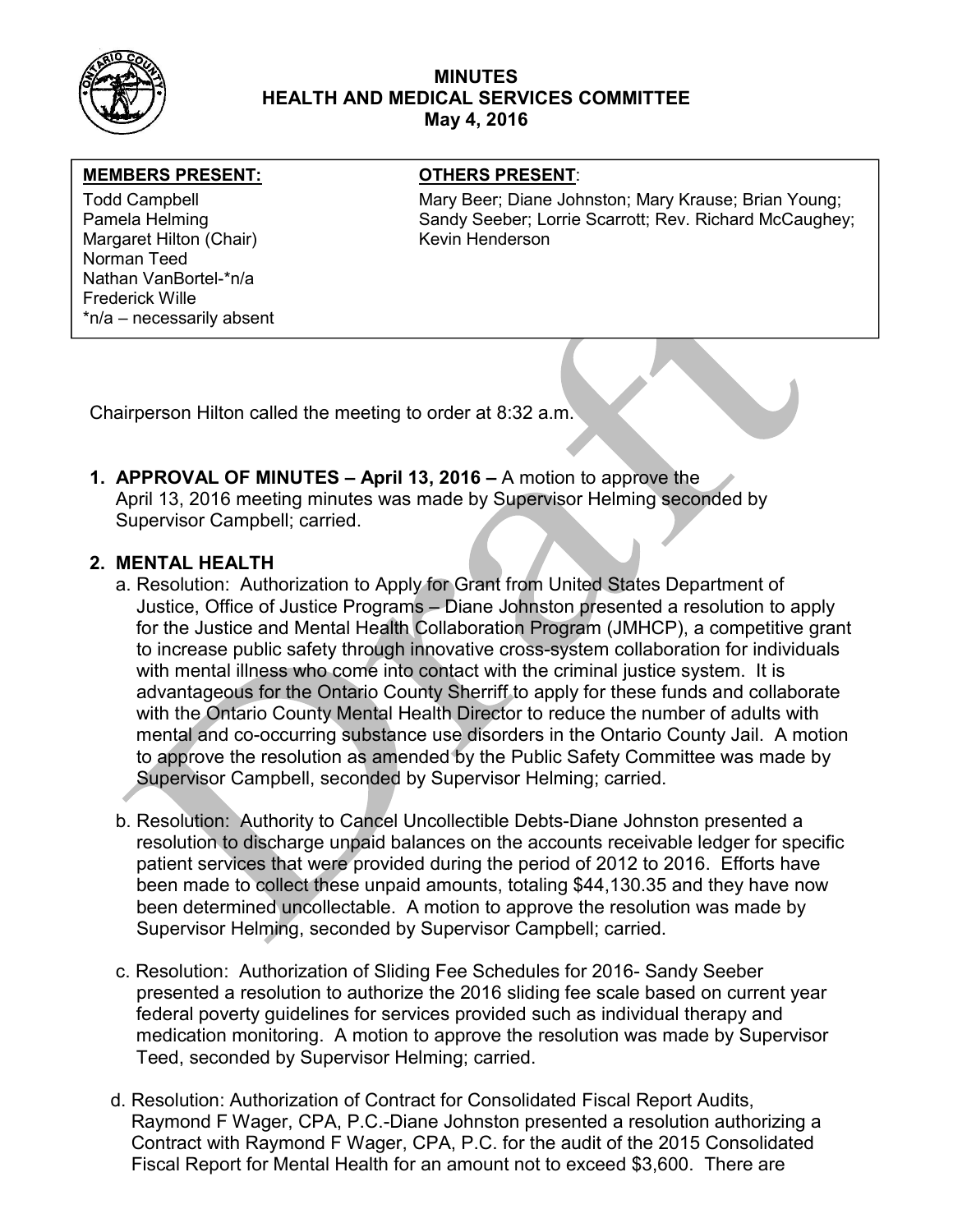sufficient funds within the 2016 budget. A motion to approve the resolution was made by Supervisor Campbell, seconded by Supervisor Helming; carried.

 e. Annual Report – 2015-Diane Johnston reviewed highlights of the 2014 Annual Report which included statistical and budget information, accomplishments and goals. Discussion followed. Supervisor Helming and Chairperson Hilton thanked Ms. Johnston her work compiling and sharing the information within the report.

f. Mental Health Updates-Diane Johnston provided the following updates:

- The retirement of a Supervising Social Worker which was anticipated in 2017 has been moved up to September of this year. This means both Supervising Social Workers are leaving this year. There are also two staff social worker vacancies. Ms. Johnston is aggressively interviewing to fill one of the positions, while determining whether to fill the second. A contract psychiatrist is also retiring this year. A temporary wait list status is anticipated while positions are being filled.
- State Office of Mental Health recently came down on Clifton Springs Hospital, which is Ontario County's CPEP, as they have done evaluations at Thompson's ED which leads to double billing. UR Thompson bills for the ED visit, then Clifton Springs Hospital bills for their CPEP visit. The state OMH asked them to stop this practice as it is inappropriate. Ms. Johnston met with Clifton Springs Hospital and Mike Stapleton at Thompson. The new policy is to put patients requiring a psychiatric evaluation presenting at Thompson in an ambulance to Clifton Springs Hospital for CPEP.

# 3. PUBLIC HEALTH

- a. Coroners Update-County Coroner Kevin Henderson provided the following updates:
- Dr. Dean, Ontario County Pathologist is requesting that all Ontario County autopsies be performed at Geneva General Hospital and Clifton Springs Hospital, primarily Geneva General.
	- o Dr. Dean had privileges at FF Thompson Hospital, however, he is not affiliated with the U of R system, and as such, he does not have privileges at UR Thompson Health.
	- o UR Thompson will not have a histologist or diener on staff. In order to perform autopsies both are required.
	- o As of May 16 all pathology samples from UR Thompson will be sent to UR Strong to be read.
	- o Dr. Dignan, currently Monroe County's Chief Medical Examiner, will be joining UR Strong on June 1. Mr. Henderson will be reaching out to her at that time in search of a solution.
- Transportation logistics and costs will become an issue with the changes coming down from UR Thompson. In 2015 three quarters of the county's autopsies were performed there. This means that the bulk of the county's autopsies will need to be transported to Geneva General. Currently there are seven funeral homes willing to transport for the county. Three of them are in Canandaigua and areas west of Canandaigua. Currently the funeral homes have an agreement for local transport only. Mr. Henderson will be contacting local funeral directors to let them know the issues the county is currently facing.
- Budgets will be affected again in four years when Dr. Dean plans to retire. He provides services for significantly less than the going rate of \$4,000 to \$5,000 for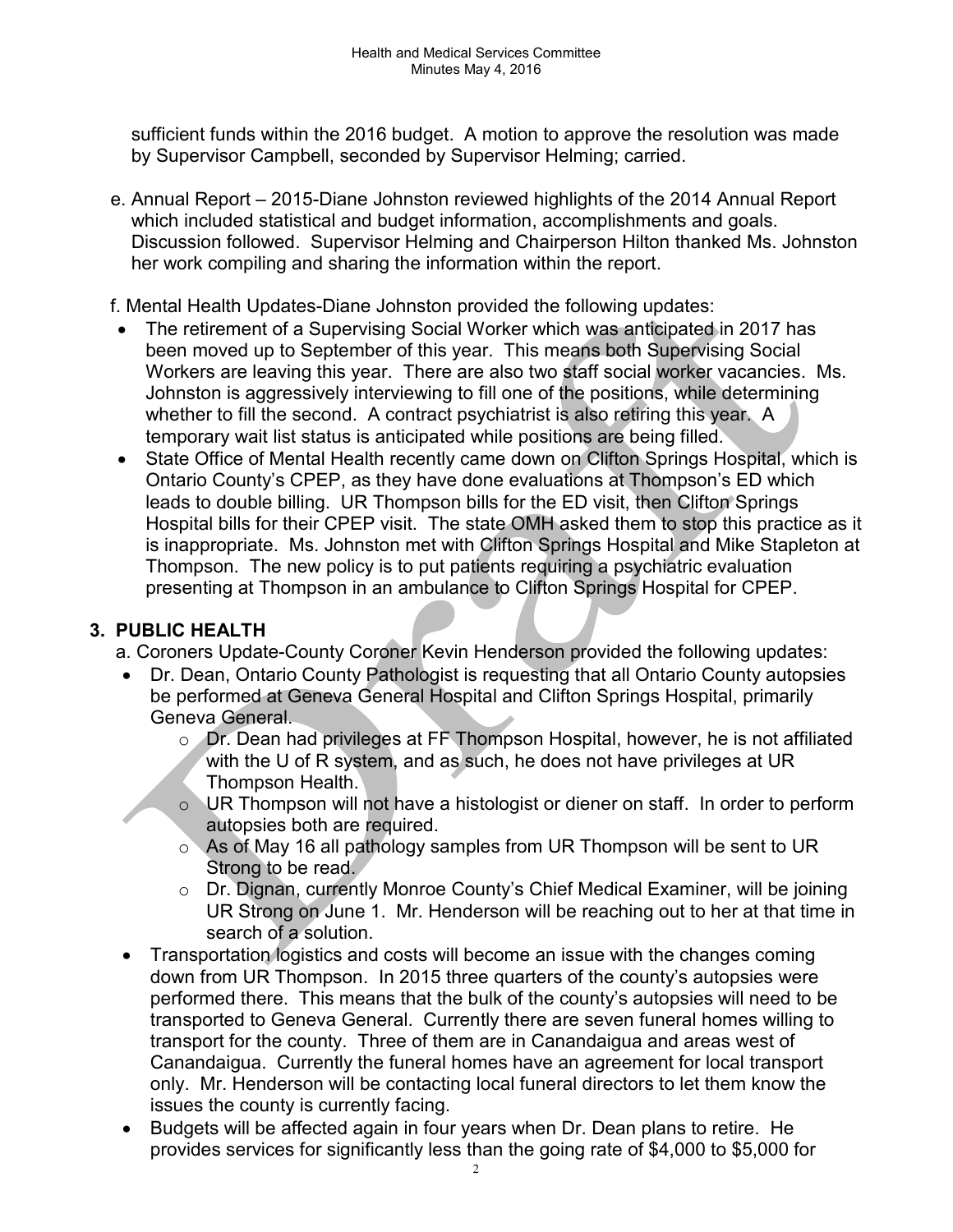performing autopsies. Dr. Dean only charges the county \$700 per post. Mr. Henderson believes that it is very unlikely the county will be able to find that rate once Dr. Dean has retired.

The committee is in agreement with Mary Krause and Mary Beer talking with Mike Stapleton, CEO of UR Thompson Health about what has transpired, the lack of services, and if he sees any solution on the horizon from his perspective when they meet with him next week. Ms. Krause and Ms. Beer will continue to work on a solution to this issue with Mr. Henderson.

- b. Resolution: Authorization of Sliding Fee Schedules for 2016-Mary Beer presented the resolution to authorize the 2016 sliding fee schedules based on current year federal poverty guidelines for the administration fee of immunizations and lead testing services. A motion to approve the resolution was made by Supervisor Helming, seconded by Supervisor Teed; carried.
- c. Resolution: Authorization to Renew Intermunicipal Agreement Monroe County (Office of Medical Examiner) Medicolegal Death Investigative and Forensic Pathology Services- Mary Beer presented the resolution authorizing the renewal of an agreement with the Monroe County Medical Examiner for the time frame of January 1, 2016 through December 31, 2016 in the amount of \$32,100 for up to 13 full autopsy cases and three blood/description type autopsies. A motion to approve the resolution was made by Supervisor Teed, seconded by Supervisor Campbell; carried.
- d. Resolution: Authorization to Participate in Greater Rochester Regional Health Information Organization-Mary Beer presented the resolution to participate in gRrhio, which is organized to facilitate health information sharing and aggregation for treatment, operations, public health and research-related purposes. Ms. Beer stated that participation in gRrhio is important for participation in DSRIP. There is no cost to Public Health for their participation. A motion to approve the resolution was made by Supervisor Helming, seconded by Supervisor Campbell; carried.

e. Public Health Updates-Mary Beer provided the following updates:

- Well water information and resources are now on Public Health's website. Links have been sent to committee members to share on their town's websites.
- Accreditation-Met regionally to look at the first two domains and see where everyone is at, a lot of progress has been made, and there is a lot of momentum moving forward with the multijurisdictional counties participating. The PHAB application will be submitted June 1, along with payment. Once the application has been submitted all information will be input and uploaded within one year.

County Administrator Mary Krause provided the following update:

 Secretaries from throughout the county met yesterday for the first Confidential Secretaries Networking Luncheon, brought on by the suggestions of department heads, as part of Public Service Recognition Week. This was a great opportunity for networking especially with many new people holding the position as there have been retirements recently. The group will get together on a regular basis to discuss